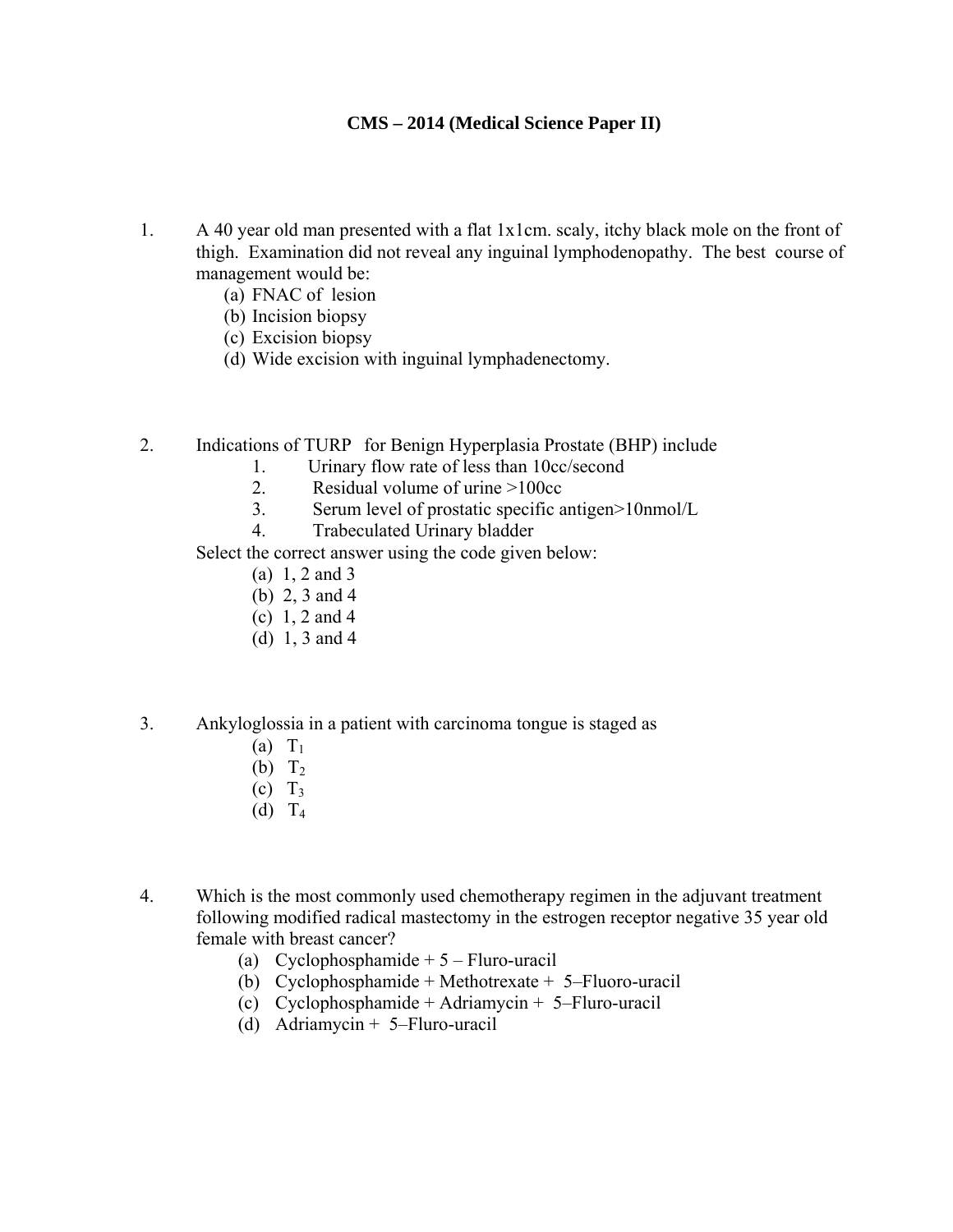5. Consider the following statements:

The clinical features of tension pneumothorax include

- 1. tracheal shift to contralateral side
- 2. absent breath sounds on the affected side
- 3. low output circulatory failure
- 4. peripheral cyanosis

Which of the statements given above is/are correct?

- (a)  $1, 2$  and 3
- (b)  $1$  and  $3$  only
- $(c)$  2 and 4
- (d)  $1$  and 4
- 6. The following procedures are recommended for palliation in a patient with obstructive jaundice due to unresectable carcinoma of head of pancreas *except:* 
	- (a) Choledochoduodenostomy with gasterojejunostomy
	- (b) Choledochoduodenostomy, gastrojejunostomy with pancreaticojejunostomy
	- (c) Hepaticojejunostomy with gastrojejunostomy
	- (d) Cholecystojejunostyomy with jejunojejunostomy with gastrojejunostomy
- 7. Which of the following are contraindications to salvaging accidentally injured spleen during operation?
	- 1. Labile blood pressure
	- 2. Presence of intraperitoneal infection
	- 3. Pre-existing splenic disease
	- 4. Age below 50 years

Select the correct answer using the code given below:

- (a) 1, 2 and 3
- (b) 1, 2 and 4
- (c) 2, 3 and 4
- (d) 1, 3 and 4
- 8. Match List 1 (Condition) with List II (Presentation) and select the correct answer using the code given below the lists

#### *List I (Condition) List II (Presentation)*

- A. Caroli's disease 1. Abdominal pain, Biliary sepsis
- B. Budd-Chiari Syndrome 2. Hepatomegaly, Pain
	-
- D. Primary sclerosing cholangitis 4. Abdominal Liver Function Test (LFT) or jaundice
- C. Polycystic Liver Disease 3. Ascites
- 

#### **Code:**

|  | A B C D                     |  |
|--|-----------------------------|--|
|  | (a) $A/1$ $B/3$ $C/2$ $D/4$ |  |
|  | (b) $A/3$ $B/2$ $C/4$ $D/1$ |  |
|  | (c) $A/4$ $B/3$ $C/2$ $D/1$ |  |
|  | (d) $A/1$ $B/2$ $C/3$ $D/4$ |  |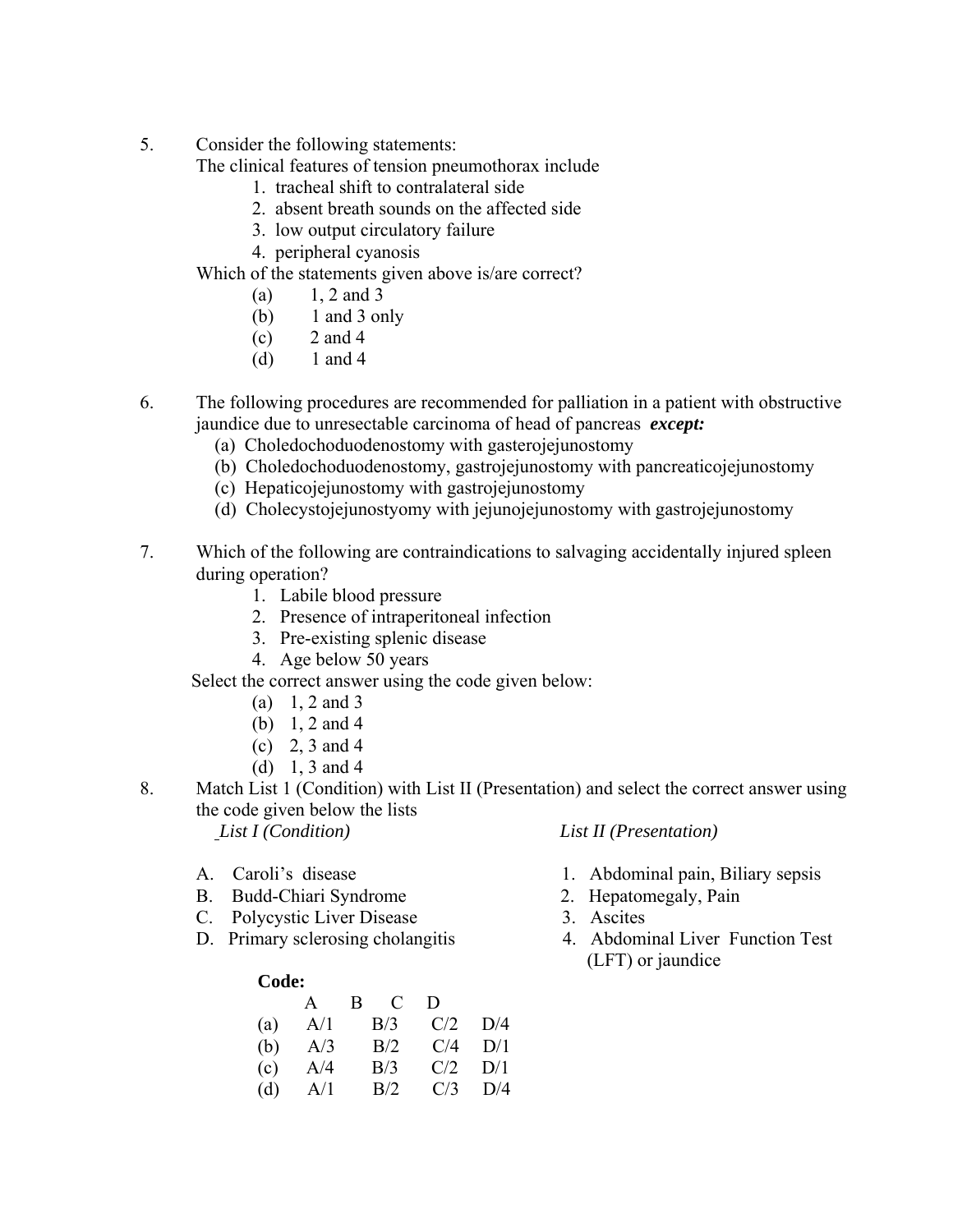- 9. Treatment of choice for annular pancreas is
	- (a) Resection
	- (b) Duodenoduodenostomy
	- (c) Gastrojejunostomy
	- (d) Pyloromyotomy
- 10. In a patient of gastric outlet obstruction nutritional support is best delivered by:
	- (a) Enteral nutrition by Ryles tube
	- (b) Gastrostomy
	- (c) Jejunostomy
	- (d) Parenteral nutrition
- 11. The following nerves are blocked for repairing inguinal hernia by local anaesthetic *except:*
	- (a) Ilio-inguinal
	- (b) Ilio-hypogastric
	- (c) Genito femoral
	- (d) Femoral

#### 12. Consider the following statements:

Venacaval opening of the diaphragm, situated at the level of  $T_8$  transmits

- 1. inferior vena cava
- 2. vagus nerve
- 3. branches of the right phrenic nerve
- 4. thoracic duct

Which of the statements given above are correct?

- (a) 1 and 2
- (b) 2 and 3
- (c) 1 and 3
- (d) 1 and 4
- 13. Traumatic haemothorax is best managed by:
	- (a) Intercostal tube drainage
	- (b) Open drainage
	- (c) Aspiration of blood from pleural cavity
	- (d) Use of streptokinase
- 14. Which of the following statements about mesh skin grafts is **not** correct?
	- (a) They permit coverage of large areas.
	- (b) They allow egress of fluid collections under the graft.
	- (c) They contract to the same degree as a grafted sheet of skin.
	- (d) They "take" satisfactorily on granulating bed.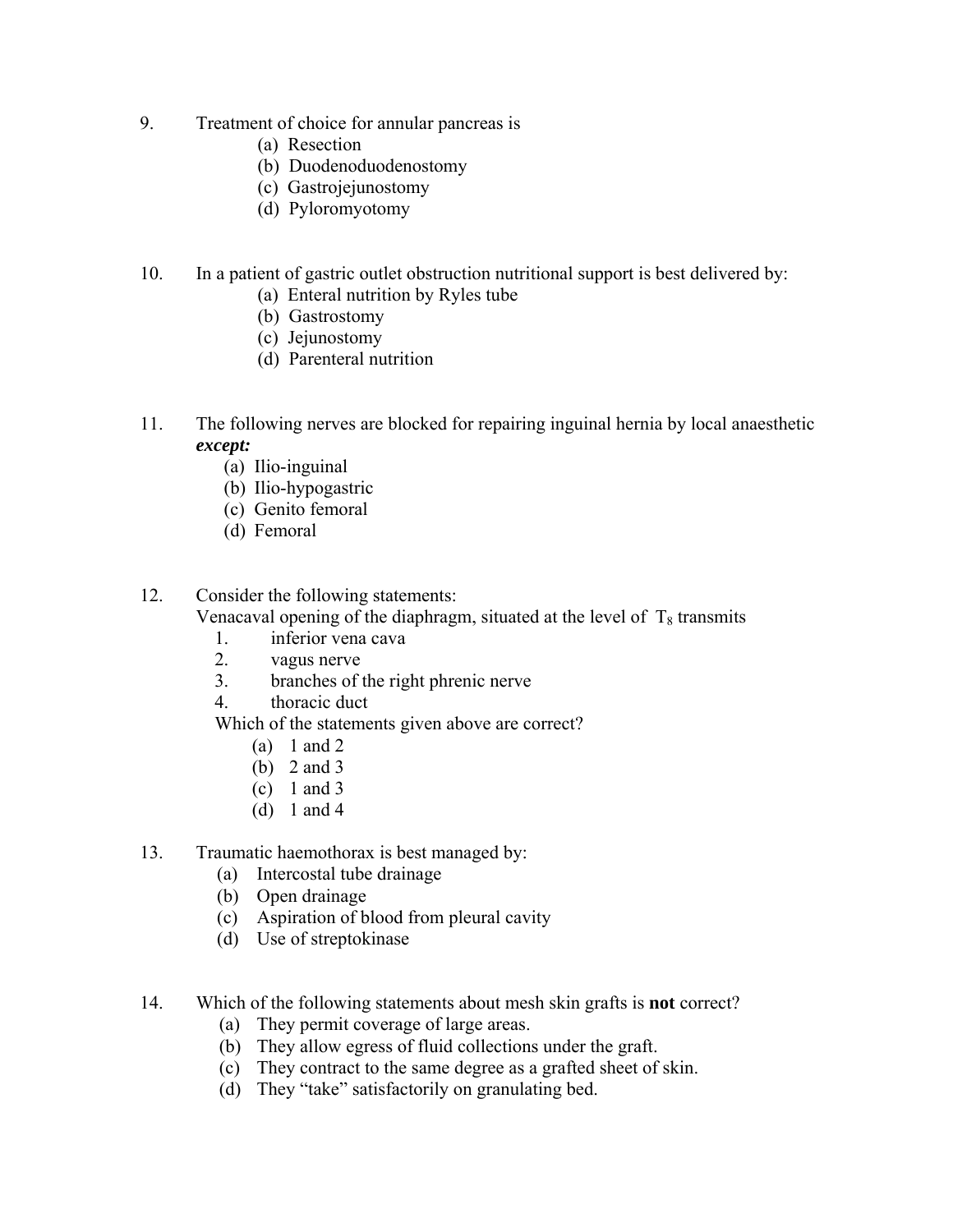- 15. An 8 year old girl sustained a fall on the outstretched right hand 6 hours ago and was treated with egg albumen bandages by a village bone setter. She presented with gross swelling of the right elbow and forearm. The first essential intervention in this case would be to
	- (a) order urgent radiographs of both elbows.
	- (b) immerse the hand in warm water to increase the circulation.
	- (c) elevate the right hand.
	- (d) completely remove all encircling bandages.
- 16. Sprain of the ankle joint results from an injury to:
	- (a) Deltoid ligament
	- (b) Spring Ligament
	- (c) Posterior talofibular ligament
	- (d) Anterior talofibular ligament
- 17. Which of the following are the most common forms of cardiac tumors seen in clinical practice ?
	- (a) Rhabdomyosarcoma
	- (b) Angiosarcoma
	- (c) Myxoma
	- (d) Lymphoma
- 18. The following operative procedure can result in neurogenic voiding dysfunction *except:*
	- (a) Radical hysterectomy
	- (b) Ureterolithotomy
	- (c) Abdominoperineal resection
	- (d) Retroperitoneal lymph node dissection
- 19. In diabetes mellitus the following findings are seen in ophthalmoscopy *except:*
	- (a) Dot haemorrhage
	- (b) Flame shaped haemorrhage
	- (c) Wet sponge haemorrhage
	- (d) Microaneurysm
- 20. Consider the following structures in the femoral triangle:
	- 1. Femoral canal
	- 2. Femoral Nerve
	- 3. Femoral artery
	- 4. Femoral vein
	- What is the correct sequence of the above from medial to lateral ?
		- (a) 1, 2, 3, 4
		- (b) 4, 3, 1, 2
		- (c) 1, 4, 3, 2
		- (d) 3, 4. 2, 1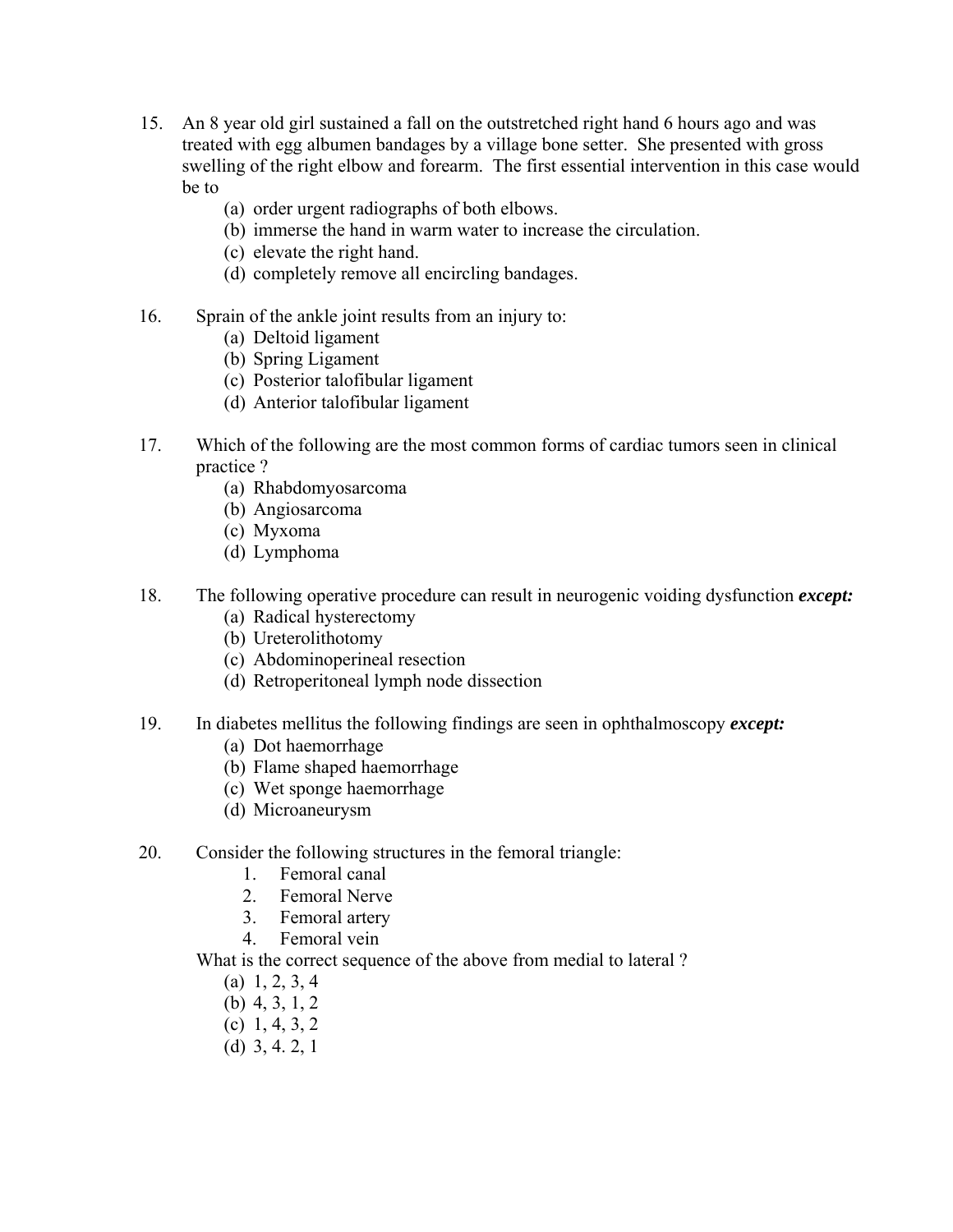- 21. A female patient aged 30 years with bilateral conductive deafness is wearing a hearing aid. What is the probable diagnosis?
	- (a) Presbycusis
	- (b) Chronic suppurative otitis media
	- (c) Meniere's disease
	- (d) Otosclerosis
- 22. Match List I with List II and select the correct answer using the code given below the lists:

*List I (Operative procedure) List II (Complication)*

- A. Highly selective vagotomy 1. Metabolic bone disease
- B. Vagotomy with Gastrojejunostomy
- 
- D. Nissen's Fundoplication 4. Diarrhea
- 
- 
- 2. Post Prandial gas bloat
- C. Subtotal Gastrectomy 3. Lesser curve necrosis
	-

#### **Code:**

|                             | A B C D |  |
|-----------------------------|---------|--|
| (a) $A/2$ $B/1$ $C/4$ $D/3$ |         |  |
| (b) $A/3$ $B/4$ $C/1$ $D/2$ |         |  |
| (c) $A/2$ $B/4$ $C/1$ $D/3$ |         |  |
| (d) $A/3$ $B/1$ $C/4$ $D/2$ |         |  |

- 23. Which of the following pairs is not correctly matched?
	- (a) Krukenberg tumour ……… Peritoneal seeding involving ovaries (b) Blumer's shelf <br>
	(c) Virchow's node ……… Secondary deposits in pelvic cul-de-sac<br>
	C) Virchow's node …… Palpable node in left supraclavicular spa
	- (c) Circuit in left supraclavicular space
	- (d) Sister Joseph's nodule ……… Solitary secondary deposit in the liver
- 24. Optimum age for surgery for a child with cleft lip is:
	- (a) 4 weeks
	- (b) 4 6 weeks
	- (c) 3 6 months
	- (d) 6 -18 months

## 25. An electrical contact burn is considered to be:

- (a) Superficial partial thickness burn
- (b) Full thickness burn
- (c) Deep partial thickness burn
- (d) Superficial scalding with blisters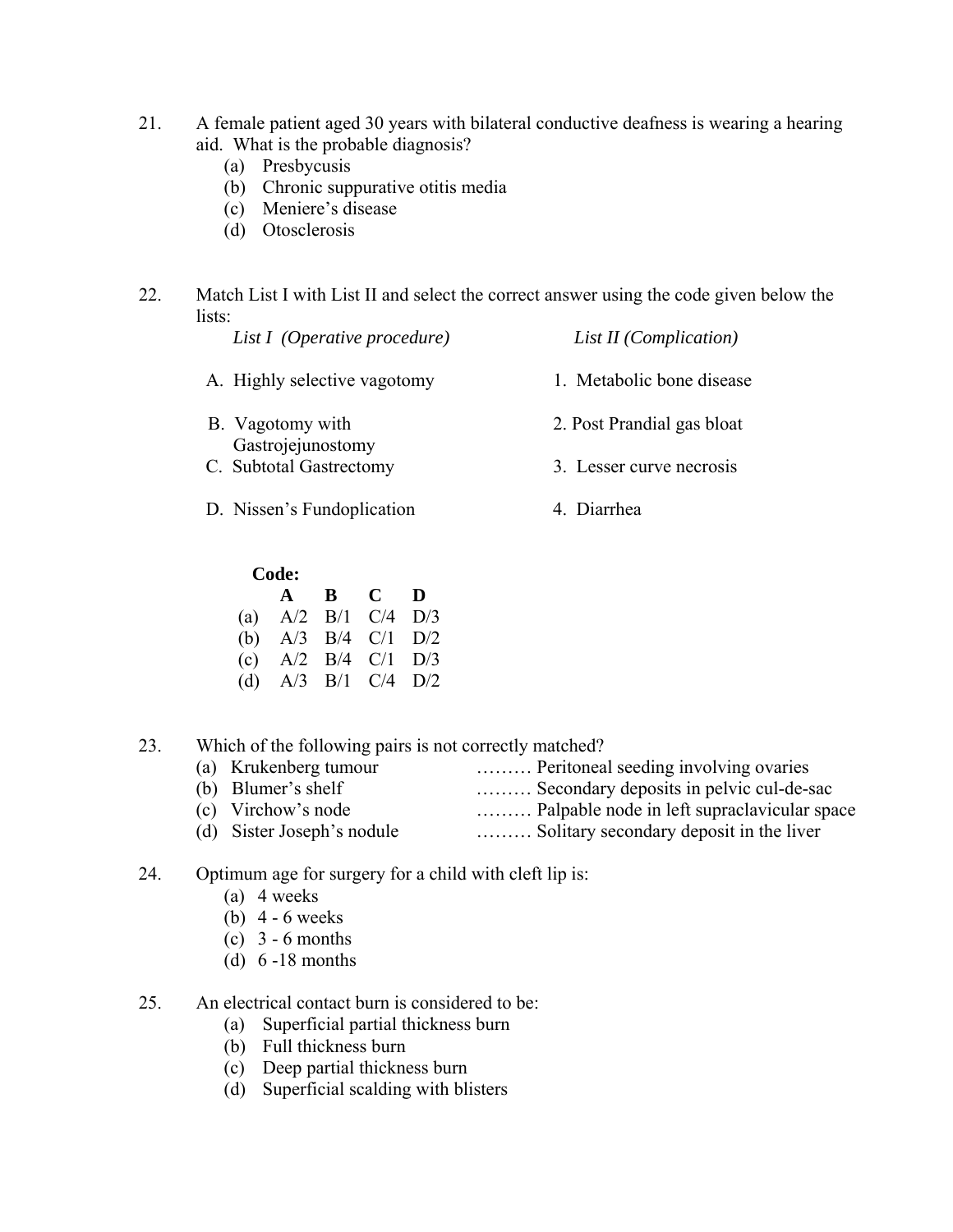- 26. In a fracture of shaft of longbone, the component which contributes *least* in fracture healing is:
	- (a) Blood vessels
	- (b) Periosteum
	- (c) Matrix
	- (d) Endosteum
- 27. A 52 year old male patient comes with history of rectal bleeding, alteration in bowel habits and tenesmus. The ideal investigation would be:
	- (a) Motion for occult blood
	- (b) Contrast enhance CT scan
	- (c) Colonoscopy
	- (d) Ultrasonogram
- 28 What is the treatment of choice in a patient with Crohn's case, where inflamed appendix was found on exploration?
	- (a) Appendecectomy
	- (b) Ileo–colic resection and anastomosis
	- (c) Closing the abdomen and starting medical treatment
	- (d) None of the above

In an unconscious patient with multiple injuries, what is the best and reliable modality for assessment of cervical spine injury?

- (a) Full AP and lateral radiographs of spine
- (b) MRI scan
- (c) While doing CT scan of brain take extra cuts at the cervical spine region
- (d) Rely only on clinical examination
- 30. The following are features of hypovolemic shock *except:*
	- (a) Oliguria
	- (b) Bradycardia
	- (c) Low Blood Pressure
	- (d) Acidosis
- 31. A 45 year old man sustains trauma in a road traffic accident and develops engorgement of neck veins, pallor, rapid pulse rate, and chest pain. What is the most likely diagnosis?
	- (a) Pulmonary laceration
	- (b) Cardiac tamponade
	- (c) Haemothorax
	- (d) Rupture of spleen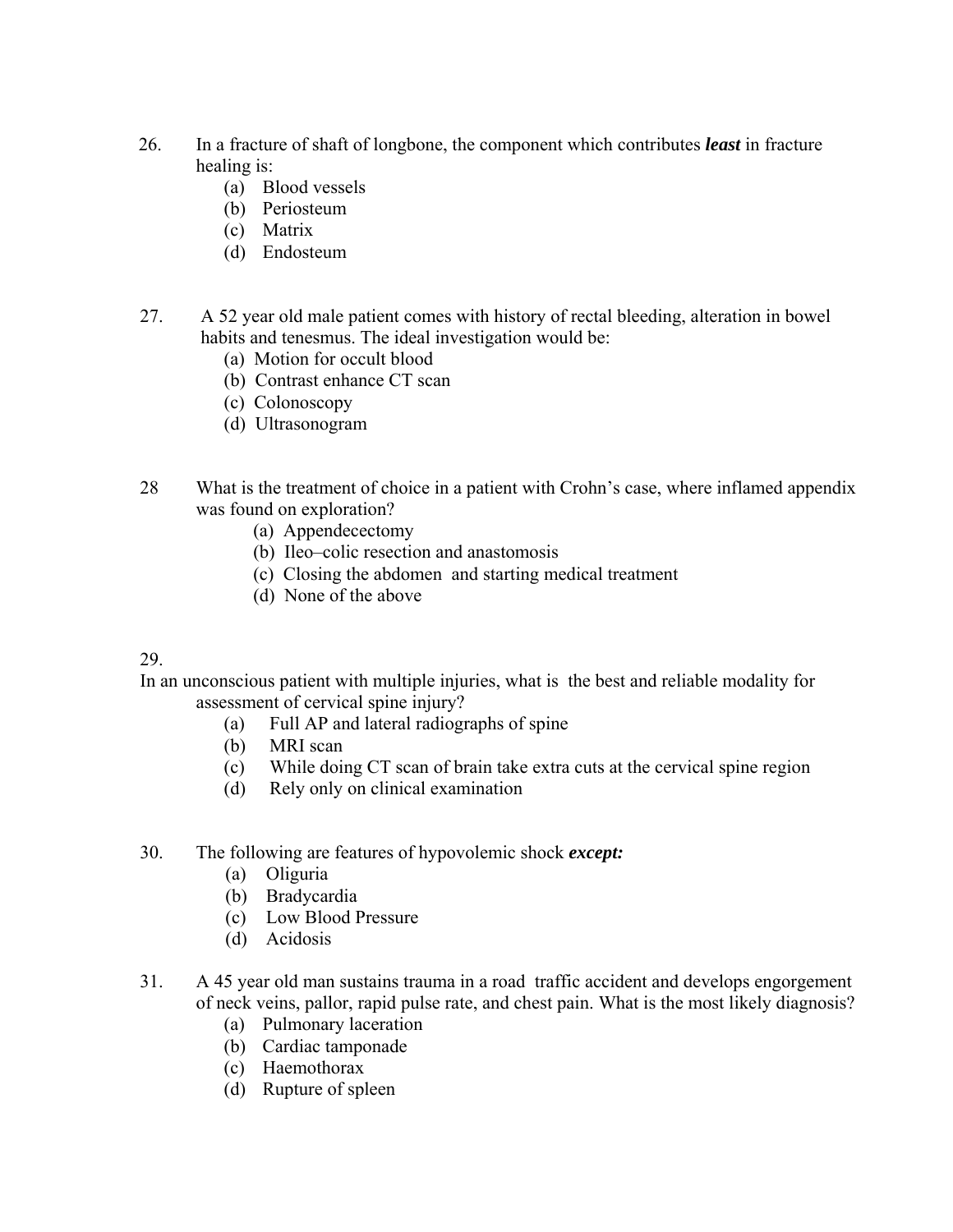- 32. Which one of the following statements is **not** correct regarding trichobezoar ( hair balls)?
	- (a) It is more common in females.
	- (b) It is associated usually with psychiatric illness.
	- (c) It is more common in young.
	- (d) It is usually associated with pyloric stenosis.
- 33. Consider the following conditions:
	- 1. Otitis media
	- 2. Speech problems
	- 3. Dentition abnormalities
	- Which of the above is/are associated with cleft palate?
		- (a) 1 only
		- (b) 2 and 3 only
		- (c) 1and 3 only
		- (d) 1, 2 and 3
- 34. On second day following femoral embolectomy, the leg is found to be tender, tense and dusky with feeble dorsalis pedis. The most appropriate management would be:
	- (a) Doing re-embolectomy
	- (b) Fasciotomy
	- (c) Dye studies
	- (d) Anticoagulant therapy
- 35. An air fluid level with dilated oesophagus and "bird beak" appearance in a barium swallow is diagnostic of:
	- (a) Achalasia cardia
	- (b) Carcinoma oesophagus
	- (c) Hiatus hernia
	- (d) Barrett's oesophagus
- 36. A colonic carcinoma involving muscularis propria, with one or two nodes involved with a solitary metastasis in the liver, the TNM stage would be:
	- (a)  $T_2$   $N_1$   $M_1$
	- (b)  $T_1$  N<sub>2</sub> M<sub>1</sub>
	- (c)  $T_2$   $N_2$   $M_1$
	- (d)  $T_1$  N<sub>1</sub> M<sub>1</sub>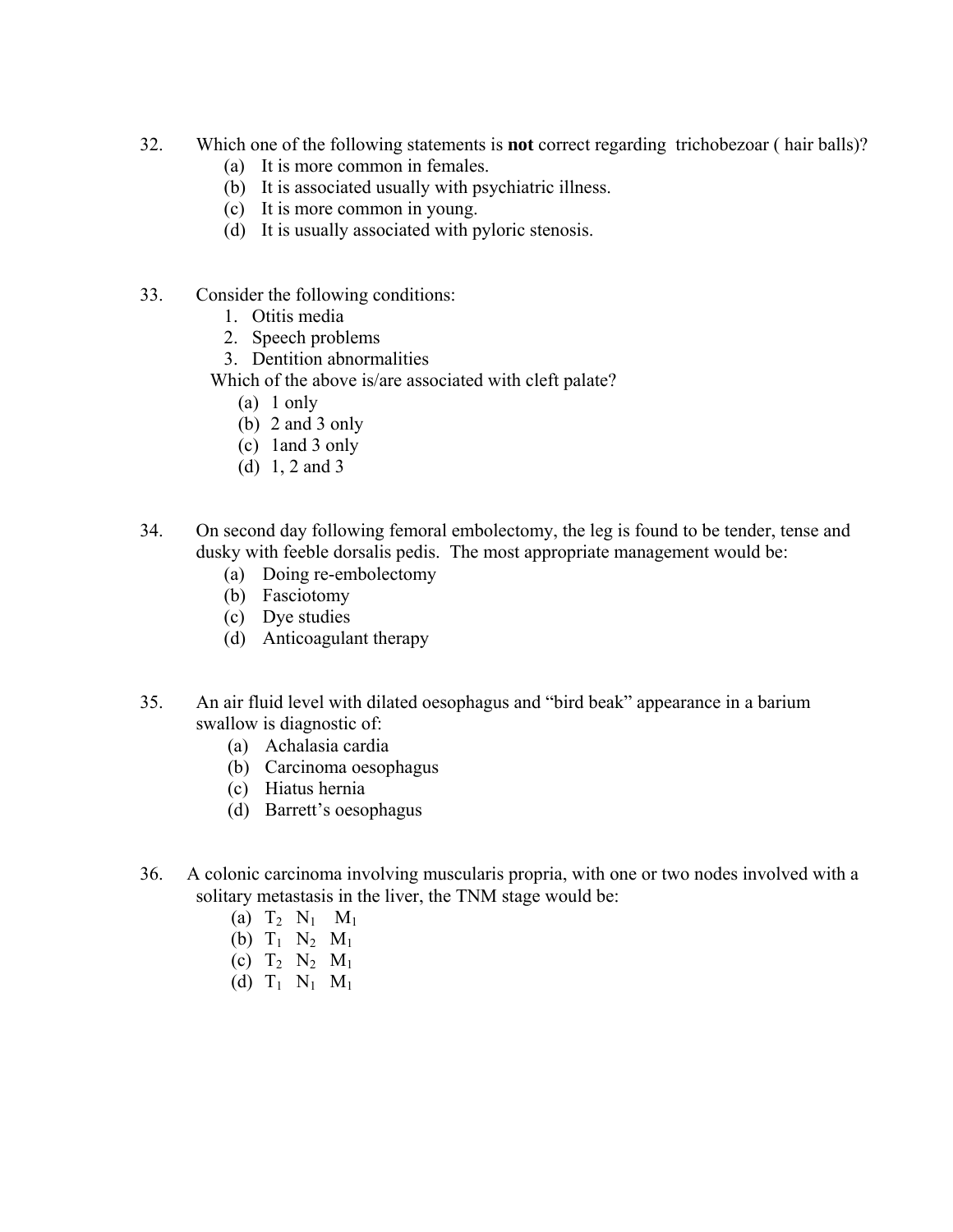- 37. After undergoing surgery, for carcinoma of colon, a patient developed single liver metastasis of 2 cm. What would be the next treatment?
	- (a) Resection
	- (b) Chemo-radiation
	- (c) Acetic acid injection
	- (d) Radio frequency ablation
- 38. Which one of the following is given a score of two in Alvarado score?
	- (a) Rebound tenderness
	- (b) Anorexia
	- (c) Pyrexia
	- (d) Leukocytosis
- 39. Which one of the following parts of intussception is susceptible for ischaemia and perforation?
	- (a) Intussucepiens
	- (b) Intussuceptum
	- (c) Apex
	- (d) Neck
- 40. A 30 year old lady comes with history of bloody discharge from her right nipple while taking bath. On examination, there is a cystic swelling in the subareolar region. The clinical diagnosis would be:
	- (a) Duct ectasia
	- (b) Intraductal papilloma
	- (c) Fibrocystic disease
	- (d) Intraductal carcinoma
- 41. Match List I (sign) with List II (description) and select the correct answer using the code given below the lists:

| List $I$ (sign)<br>A. Palmer's sign<br>B. Braxton Hicks sign | List II (description)<br>1. Bluish coloration of vagina in pregnancy<br>2. Rhythmic painless uterine contractions felt<br>per abdomen in second trimester |
|--------------------------------------------------------------|-----------------------------------------------------------------------------------------------------------------------------------------------------------|
| C. Goodell's sign                                            | 3. Softening of cervix in pregnancy                                                                                                                       |

D. Chadwick sign 4. Rhythmic uterine contractions felt in first trimester

# **Code:**

|                             | A B C D |  |
|-----------------------------|---------|--|
| (a) $A/1$ $B/2$ $C/3$ $D/4$ |         |  |
| (b) $A/4$ $B/2$ $C/3$ $D/1$ |         |  |
| (c) $A/2$ $B/3$ $C/1$ $D/4$ |         |  |
| (d) $A/3$ $B/2$ $C/1$ $D/4$ |         |  |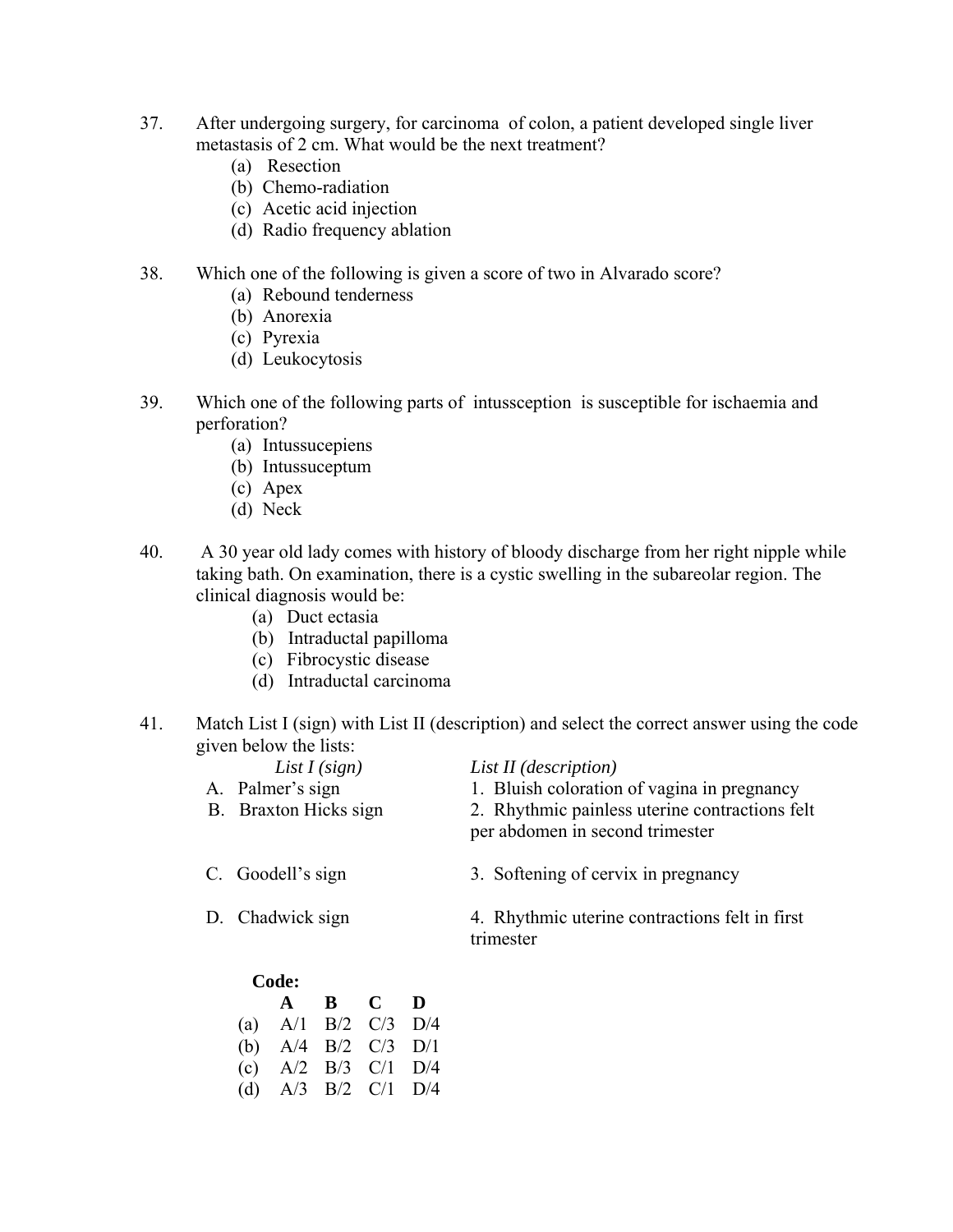- 42. HELLP syndrome includes the following *except:*
	- (a) Hemolysis
	- (b) Elevated liver enzymes
	- (c) Leucocytosis
	- (d) Low platelet count
- 43. Predisposing factors of puerperial sepsis are following **except:**
	- (a) Multiparity
	- (b) Repeated internal examinations specially in the case of premature rupture of membrane
	- (c) Cases of manual removal of placenta
	- (d) Placenta previa
- 44. Consider the following:
	- 1. Fetal pulmonary hypoplasia
	- 2. Fetal chromosomal anomalies
	- 3. Prostaglandin synthetase inhibitors
	- 4. Amniotic fluid index of 15 cm

Which of the above are associated with oligohydramnios?

- (a)  $1, 2$  and 4
- (b) 2, 3 and 4
- (c)  $1, 3$  and 4
- (d)  $1, 2$  and 3
- 45. Surgical treatment of choice for a 20 year old woman with nulliparous uterine prolapsed is:
	- (a) Vaginal hysterectomy with pelvic floor repair
	- (b) Abdominal hysterectomy with pelvic floor repair
	- (c) Sling surgery
	- (d) Le Forte's repair
- 46. A 32 years old woman with two live children was brought to emergency with history of missed period for 15 days, spotting since 7 days and pain abdomen since 6 hours. Her pulse was 120 per minute, pallor + +, systolic B.P. 80 mm Hg. There was fullness and tenderness on per abdomen examination. Copper T thread was seen through external os on per speculum examination. On p/ v examination, cervical movements were tender, uterus was anteverted, bulky and soft. There was fullness in pouch of Douglas. Most likely, she is suffering from:
	- (a) Pelvic inflammatory disease
	- (b) Missed abortion with infection
	- (c) Ruptured ectopic pregnancy
	- (d) Threatened abortion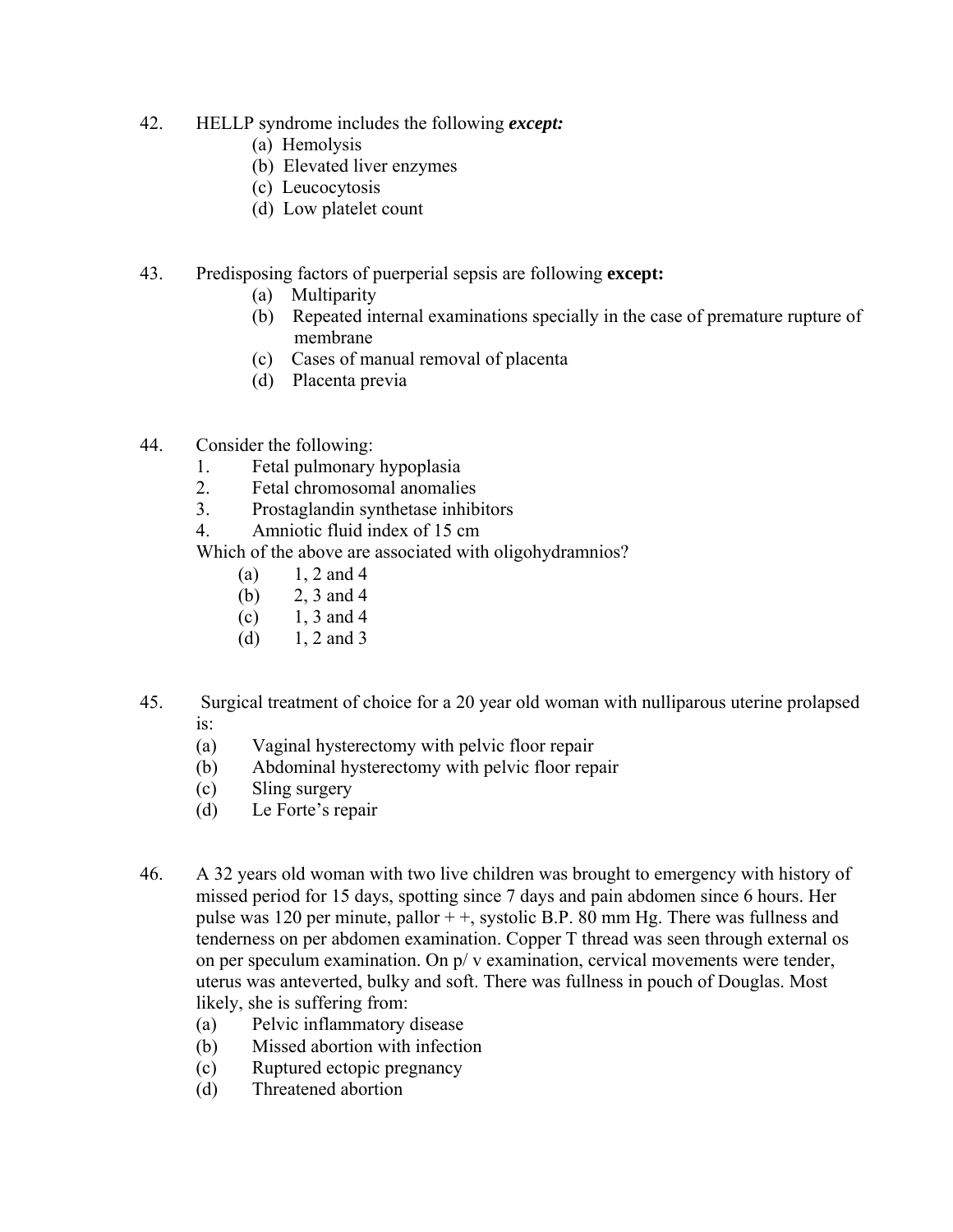- 47. A 20 year old primigravida is admitted with full term pregnancy and labour pains. At 4 A.M. she goes into active phase of labour with 4 cm cervical dilatation. Membranes rupture during p/v examination showing clear liquor. A repeat p/v after 4 hours of good uterine contractions reveals a cervical dilatation of 5 cm. What should be the next step in management?
	- (a) Reassess after 4 hours
	- (b) Immediate caesarean section
	- (c) Oxytocin drip
	- (d) Reassess for occipitoposterior position and cephalopelvic disproportion
- 48. Immediately after third stage of labour in a case of full term delivery, the fundus of the uterus is:
	- (a) At the level of xiphisternum
	- (b) At the level of umbilicus
	- (c) Below the level of umbilicus
	- (d) Just above the symphysis pubis
- 49. Which one of the following is **not** a complication of shoulder dystocia?
	- (a) Laceration of the birth canal
	- (b) Postpartum haemorrhage
	- (c) Facial palsy
	- (d) Brachial plexus palsy
- 50. Which of the following methods for induction of labour should **not** be used in the patient with previous lower segment caesarean section?
	- (a) Vaginal prostaglandin gel
	- (b) Oral prostaglandin tablet
	- (c) Stripping of the membrane
	- (d) Oxytocin drip
- 51. The causes for subinvolution of uterus are the following **except:**
	- (a) Multiple pregnancy
	- (b) Pelvic infection
	- (c) Established breast feeding
	- (d) Retained placental fragments
- 52. Oxytocin is **not** responsible for:
	- (a) Milk production
	- (b) Uterine involution
	- (c) After pains
	- (d) Milk ejection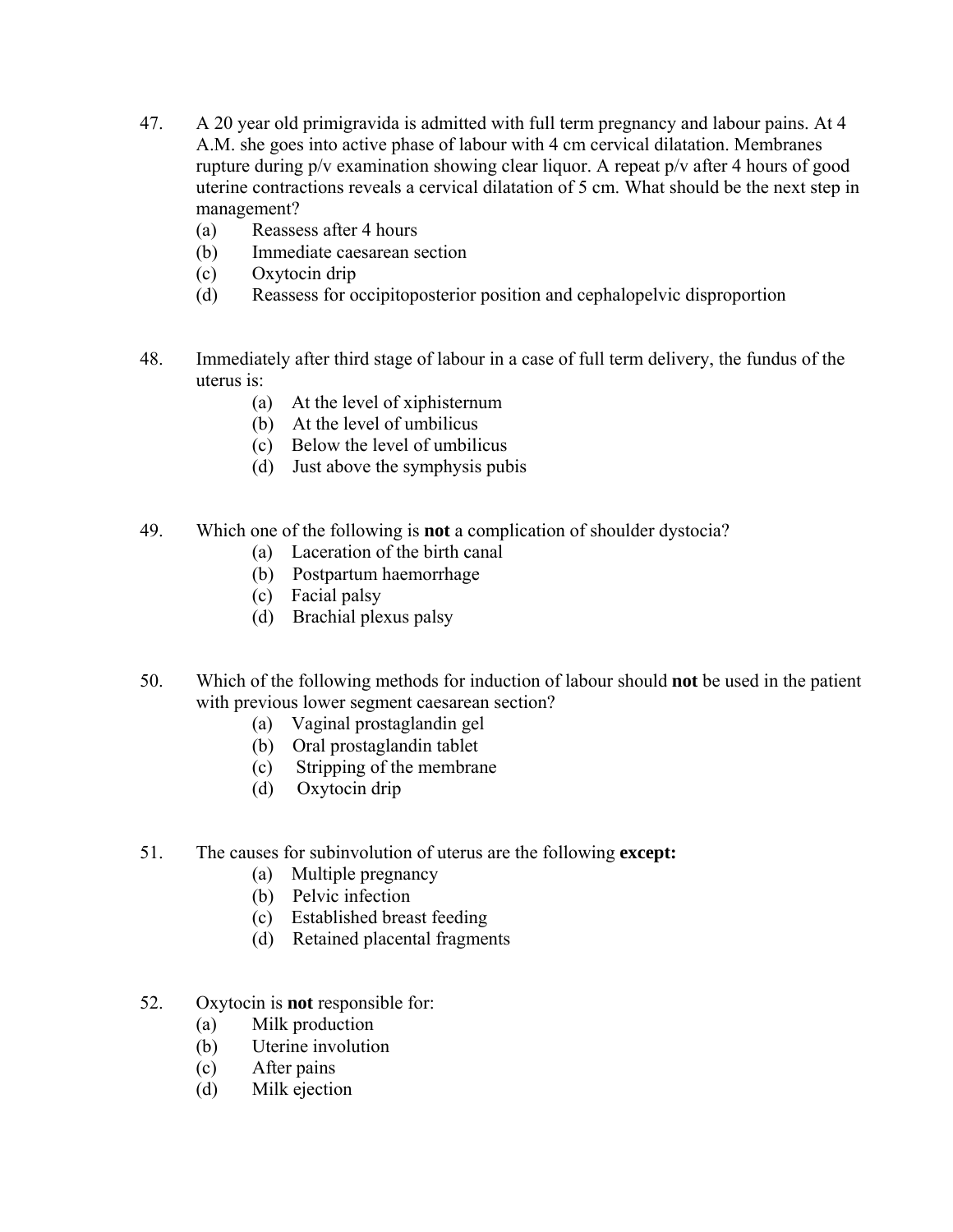Treatment of choice in 28 year old nulli para one with third degree cervical descent is:

- (a) Vaginal hysterectomy with PFR
- (b) Abdominal cervicopexy
- (c) Fothergill's repair
- (d) Anterior and posterior colporrhaphy
- 54. A G  $_2$  P  $_1$  A  $_0$  presents with full term pregnancy with transverse lie in the first stage of labour. On examination, cervix is 5 cm dilated, membranes are intact and foetal heart sounds are regular. The appropriate management would be:
	- (a) Wait for spontaneous ovulation and expulsion
	- (b) External cephalic version
	- (c) Internal podalic version
	- (d) Caesarean section
- 55. Absolute contraindication for the use of OCPs is:
	- (a) Thromboembolism
	- (b) Hypertension
	- (c) Diabetes
	- (d) Epilepsy
- 56. Cephalhematomas are most commonly found over:
	- (a) Frontal bone
	- (b) Temporal bone
	- (c) Parietal bone
	- (d) Occipital bone
- 57. Rokintansky Kuster Hauser syndrome is associated with:
	- (a) Primary amenorrhoea with mullerian agenesis
	- (b) Renal abnormalities
	- (c) Normal hormone profile
	- (d) All of the above
- 58. Neo-natal infection in a Hepatitis 'B' positive pregnant woman can be prevented by administering:
	- (a) Hepatitis 'B' vaccine
	- (b) Immunoglobulin
	- (c) Vaccine and Immunoglobulin
	- (d) Corticosteroids
- 59. The level of external cervical os in a second degree utero–vaginal prolapse is:
	- (a) At the level of ischial spines
	- (b) Between ischial spines and introitus
	- (c) Introitus
	- (d) 3 cm outside introitus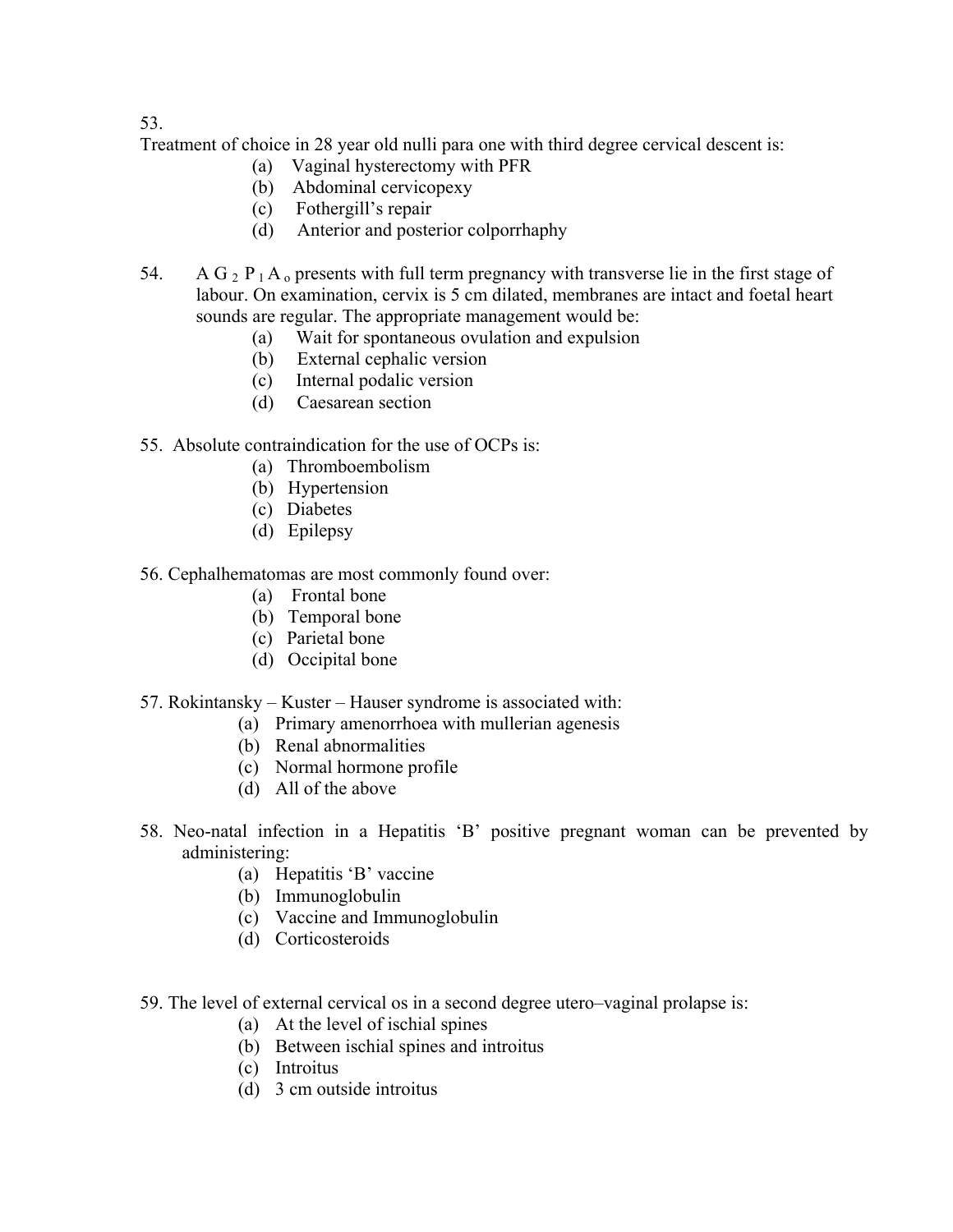- 60. Which one of the following is **not** an epithelial tumour of the ovary?
	- (a) Serous cystadenoma
	- (b) Brenner's tumour
	- (c) Clear cell tumour
	- (d) Endodermal sinus tumour
- 61. In which of the following is the term low and high grade squamous intraepithelial neoplasia used?
	- (a) FIGO staging
	- (b) Papanicalou method
	- (c) Bethesda classification
	- (d) Shaw's classification.
- 62. Carcinoma of endometrium is associated with the following risk factors **except:**
	- (a) Obesity
	- (b) Diabetes
	- (c) Hypertension
	- (d) Multiparity
- 63. Female sterilization is contraindicated in:
	- (a) Heart disease
	- (b) Diabetes mellitus
	- (c) Hypertension
	- (d) None of the above
- 64. Laparoscopic sterilization is **not** recommended during the period of:
	- (a) Immediate post partum
	- (b) Interval
	- (c) Post menstrual
	- (d) Post first trimester M.T.P
- 65. The highest incidence of ectopic pregnancy amongst contraceptive users is observed with:
	- (a) Combined contraceptive pills
	- (b) Copper T intrauterine contraceptive device
	- (c) Progestasert intrauterine device
	- (d) Levonorgestrel intrauterine system
- 66. Which one of the following is the most suitable situation for prescribing progestin only pill?
	- (a) Young patients
	- (b) Emergency contraception
	- (c) Lactating mother
	- (d) Woman with unexplained vaginal bleeding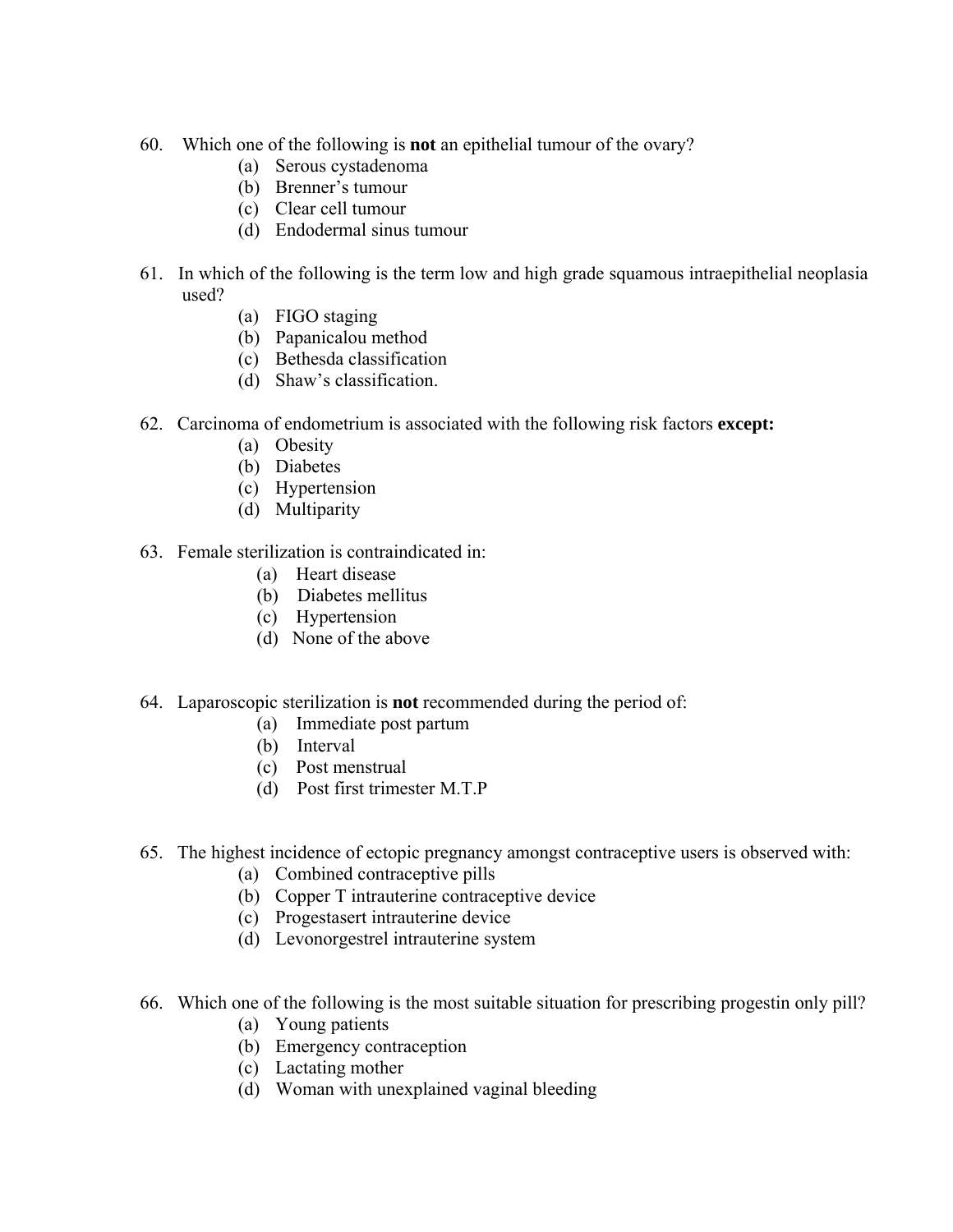- 67. During Pomeroy's method of female sterilization, which portion of tube is ligated?
	- (a) Isthmus
	- (b) Ampullary
	- (c) Isthmo-ampullary
	- (d) Cornual

Which of the following is **not** true regarding 'no scalpel' vasectomy?

- (a) Special instruments are used to deliver the vas instead of cutting the skin.
- (b) Scrotal skin is cut with LASER to expose the vas.
- (c) The failure rate is same as that of conventional vasectomy.
- (d) It is a very popular method in China.
- 69. A  $G_6$  P<sub>5</sub> L<sub>5</sub> with 4  $\frac{1}{2}$  MA comes to you requesting a medical termination of pregnancy after sex determination. Then,
	- (a) you will do the termination because continuation of pregnancy will affect the mental health of the patient and it is a clause in the M.T.P. Act.
	- (b) you will consult another medical practitioner because it is a mid-trimester pregnancy.
	- (c) you will do both (a) and (b) above.
	- (d) you will not do it, as it is against the law.
- 70. Which one of the following is the safest gas for creating pneumoperitoneum in operative laparoscopy?
	- (a) Oxygen
	- (b) Carbon monoxide
	- (c) Carbon dioxide
	- (d) Nitrous oxide
- 71. Which one of the following causes the greatest risk of ectopic pregnancy?
	- (a) Previous normal delivery
	- (b) Intrauterine contraceptive devices use
	- (c) Previous ectopic pregnancy
	- (d) Previous medical termination of pregnancy
- 72. Face to pubes delivery occurs in which of the foetal position?
	- (a) Mentoanterior
	- (b) Mentoposterior
	- (c) Occipito-sacral
	- (d) Brow presentation
- 73. The peak level of human chorionic gonadotropin in normal pregnancy occurs between:
	- (a) 10 to 12 days after pregnancy
	- (b) 30 to 40 days after pregnancy
	- (c) 60 to 70 days after pregnancy
	- (d) 100 to 120 days after pregnancy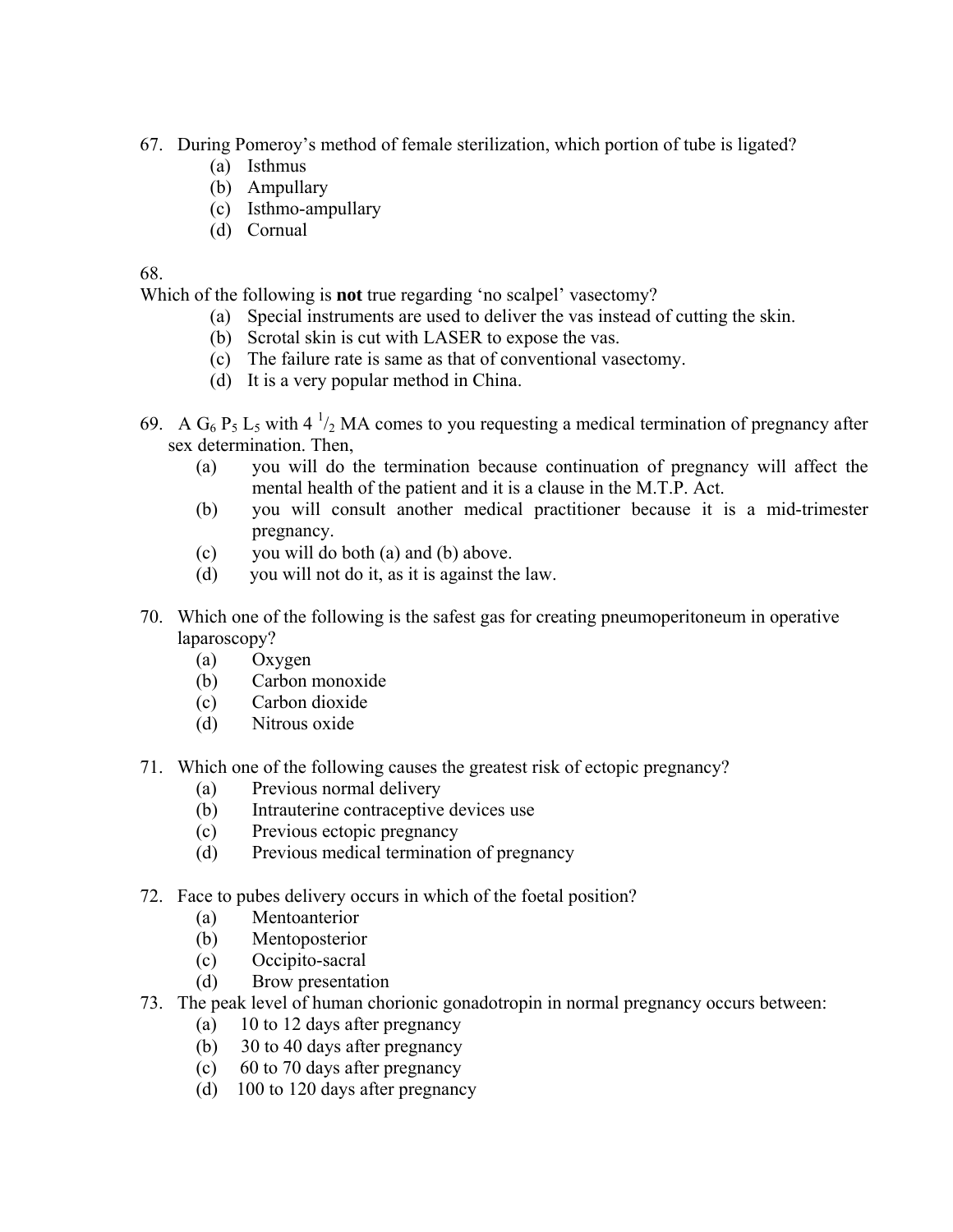- 74. The second most common site for endometriosis after ovary is the:
	- (a) Outer surface of uterus
	- (b) Peritonium of the pouch of Douglas
	- (c) Round ligaments
	- (d) Fallopian tubes
- 75. A patient who just delivered at home presents with a third degree perineal tear. You will do the repair:
	- (a) immediately
	- (b) after 24 hours.
	- (c) after 6 weeks
	- (d) after 3 months
- 76. The gestational sac is first visible on transvaginal USG by:
	- $(a)$  30 days
	- (b) 35 days
	- $(c)$  42 days
	- $(d)$  49 days
- 77. A 30 years old housewife reports with 6 months amenorrhea. Her serum LH and FSH are high with low estradiol levels. What is the most likely cause of amenorrhea in this context?
	- (a) Pituitary tumour
	- (b) Polycystic ovarian disease
	- (c) Exercise induced
	- (d) Premature menopause
- 78. Branches of anterior division of internal iliac artery include the following **except:**
	- (a) Uterine artery
	- (b) Inferior vesical
	- (c) Inferior gluteal
	- (d) Superior gluteal
- 79. The pearl index of contraceptive failure is expressed as a rate per
	- (a) 1 woman-year
	- (b) 10 women-years
	- (c) 100 women-years
	- (d) 1000 women-years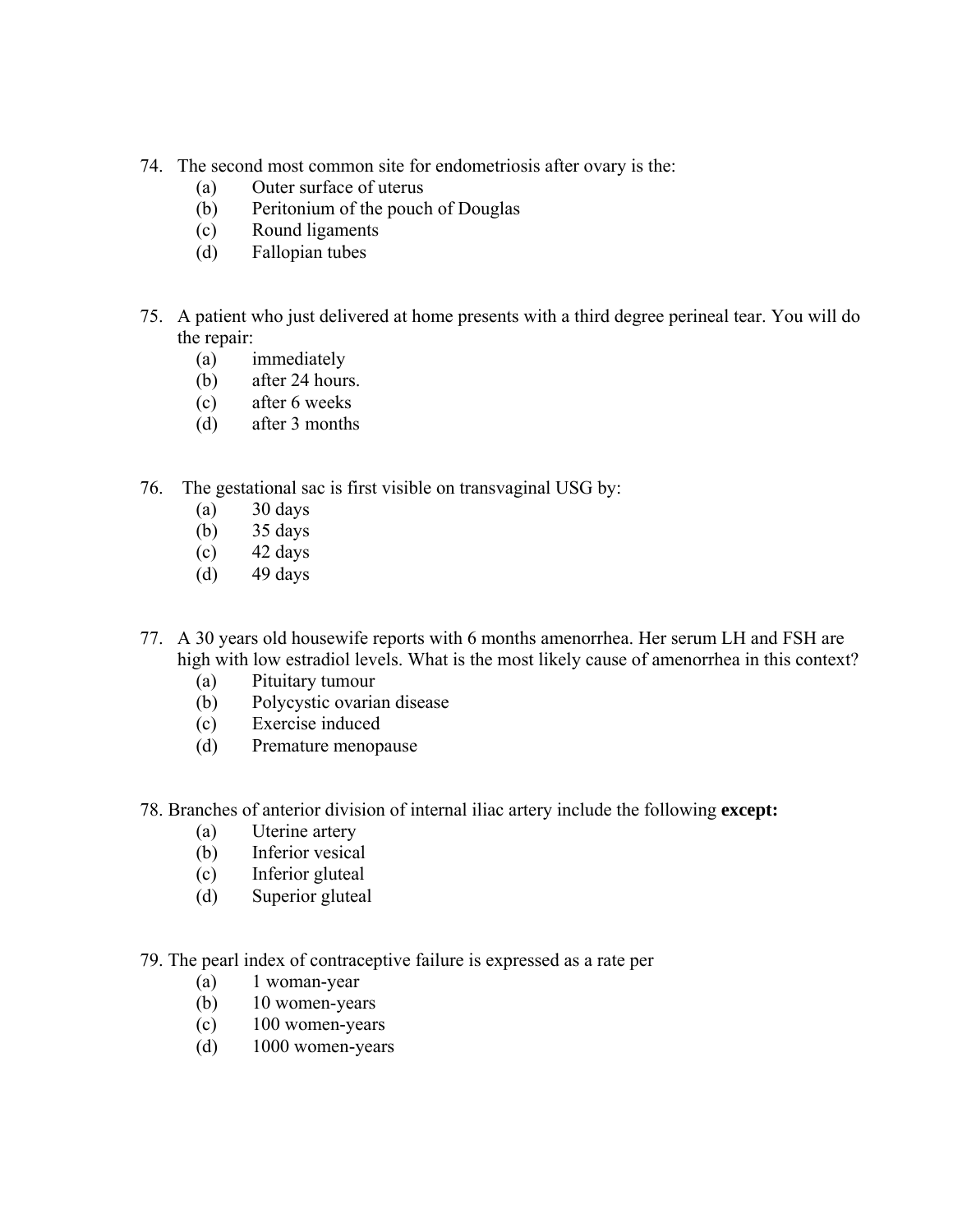80. Match List I with List II and select the correct answer using the code given below the lists:

List *I* (*Condition*)

- 
- B. Placental delivery 2. Decapitation

Code:

- C. Extended arms of breech at delivery 3. Brandt Andrew's procedure
- D. Deep transverse arrest 4. Vacuum extraction

|  | List II (Procedure) |
|--|---------------------|
|--|---------------------|

- A. Hand prolapse 1. Lovset technique
	-
	-
	-

| Couc. |  |                             |  |
|-------|--|-----------------------------|--|
|       |  | A B C D                     |  |
|       |  | (a) $A/2$ $B/3$ $C/1$ $D/4$ |  |
|       |  | (b) $A/2$ $B/1$ $C/3$ $D/4$ |  |
|       |  | (c) $A/4$ $B/3$ $C/1$ $D/2$ |  |
| (d)   |  | $A/4$ $B/1$ $C/3$ $D/2$     |  |
|       |  |                             |  |

- 81. The example of de-professionalization of medicine is widely seen in India in the form of:
	- (a) Rural internship by doctors
	- (b) Providing Primary Health Care
	- (c) Irrational use of antibiotics by doctors
	- (d) Medical malpractice by doctors

# 82. Consider the following:

- 1. Literacy rate
- 2. Life expectancy at birth
- 3. Life expectancy at the age of one year
- 4. Infant mortality
- Which of the above are the components of Physical Quality of Life Index (P.Q.L.I.)?
	- (a) 1 and 2
	- (b) 1, 3 and 4
	- (c) 2 and 4
	- (d) 1 and 4 only
- 83. Which one of the following is included in Indian Public Health Standards for a Primary Health Centre?
	- (a) Manual removal of placenta
	- (b) Blood storage facility
	- (c) Surgery for hydrocele
	- (d) Safe abortion services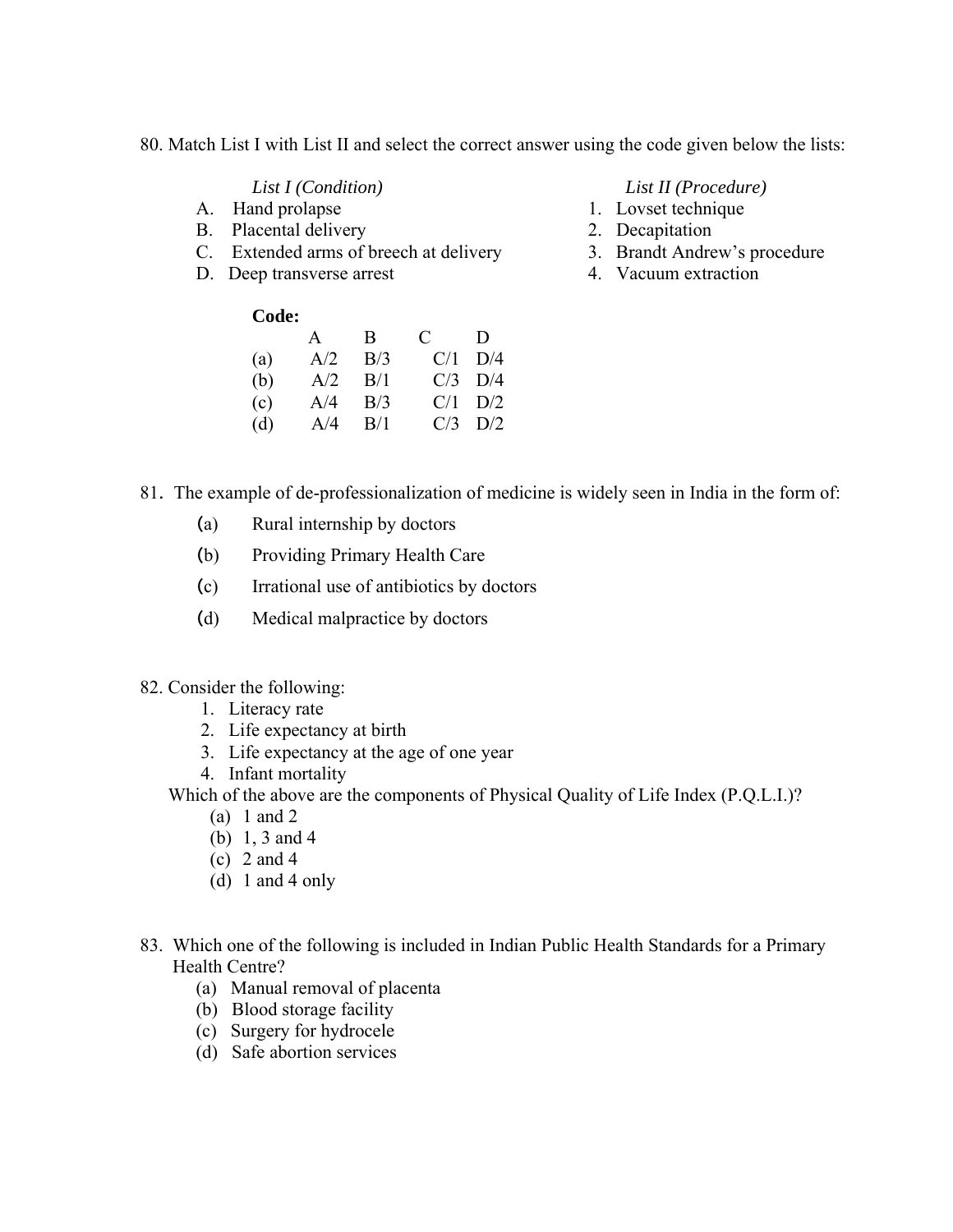- 84. Which one of the following substances induces no dependence?
	- (a) Barbiturates
	- (b) Cannabis
	- (c) Heroin
	- (d) LSD
- 85. The pattern of disease in a community described in terms of the important factors which influence its occurrence is known as:
	- (a) Experimental epidemiology.
	- (b) Confounding
	- (c) Iceberg phenomenon
	- (d) Community diagnosis
- 86. The term "disease control" describes the ongoing operations aimed at reducing all of the following, **except:**
	- (a) The incidence of disease
	- (b) The financial burden to the community
	- (c) Virulence of the disease agent
	- (d) Prevention of complications
- 87. The relationship between birth rate and maternal hemoglobin is best studied by:
	- (a) Standard error of difference between two means.
	- (b) Standard error of difference between two proportions.
	- (c) Correlation and regression.
	- (d) Sensitivity and specificity.
- 88. Beta oxalyl amino alanine (BOAA) is found in:
	- (a) *Argemone mexicana*
	- (b) *Lathyrus sativus*
	- (c) *Aspergilus flavus*
	- (d) *Crotolaria medicagenia*
- 89. Due to which of the following does seasonal trend of a disease occur?
	- 1. Vector variation
	- 2. Environmental factors
	- 3. Change in herd community
	- Select the correct answer using the code given below:
		- (a) 1 only
		- (b) 2 and 3 only
		- (c) 1 and 3 only
		- (d) 1, 2 and 3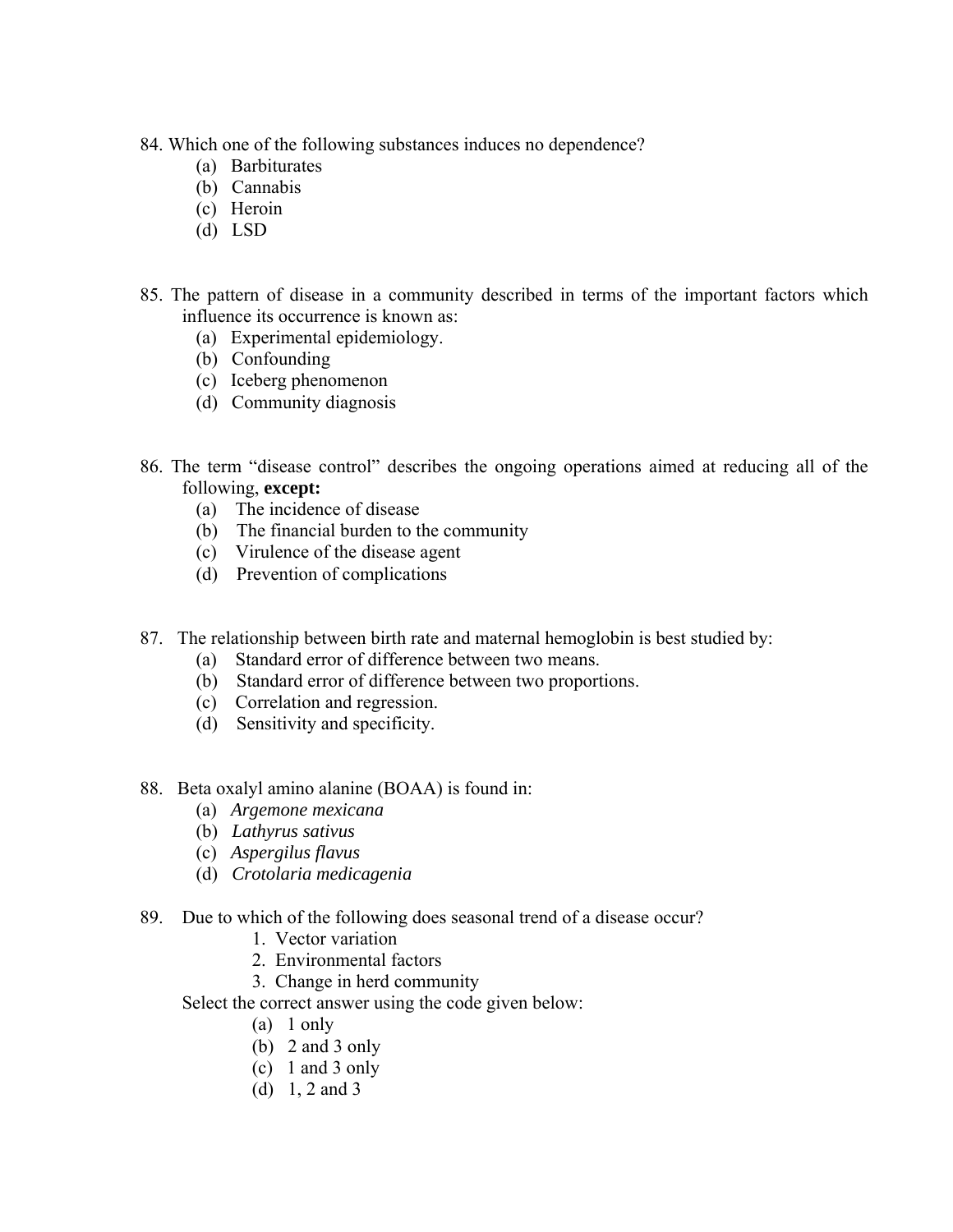- 90. Excessive nitrates in drinking water can produce:
	- (a) Hypochromic microcytic anemia.
	- (b) Methaenoglobinaemia.
	- (c) Polycythemia vera.
	- (d) Hemophilia.

### 91. Calcium content of milk is lowest in the milk of:

- (a) Human
- (b) Goat
- (c) Cow
- (d) Buffalo
- 92. What is the time limit for registration of a birth?
	- $(a)$  7 days
	- (b) 14 days
	- (c) 21 days
	- (d)  $3 \text{ days}$
- 93. The following statements are correct for healthful school environment **except:**
	- (a) In the classroom, desks should be of minus type.
	- (b) Per capita space for each student should be 6 sq. feet.
	- (c) Combined window and door area should be 25% of the floor space.
	- (d) One urinal should be provided for 60 students.
- 94. The following are the indicators for assessing the sensitivity of surveillance of polio **except:**
	- (a) A minimum of one case of AFP per 100,000 children under 15 years of age detected per year
	- (b) A minimum of one case of AFP per 100,000 children under 5 years of age detected per year
	- (c) At least 80% of the reporting sites should report each month even in the absence of cases
	- (d) Percentage of AFP cases with 2 stools taken within 2 weeks after paralysis onset  $\geq$ 80%
- 95. Tuberculosis in HIV positive individuals is characterized by which of the following?
	- 1. More frequent negative sputum smears.
	- 2. More false–negative tuberculin test results.
	- 3. More extra–pulmonary tuberculosis.
	- 4. More cavitating lesions in lungs as shown by chest X-ray.

Select the correct answer using the code given below:

- (a) 1 and 2 only
- (b) 3 and 4 only
- (c) 1, 2 and 3 only
- (d) 1, 2, 3 and 4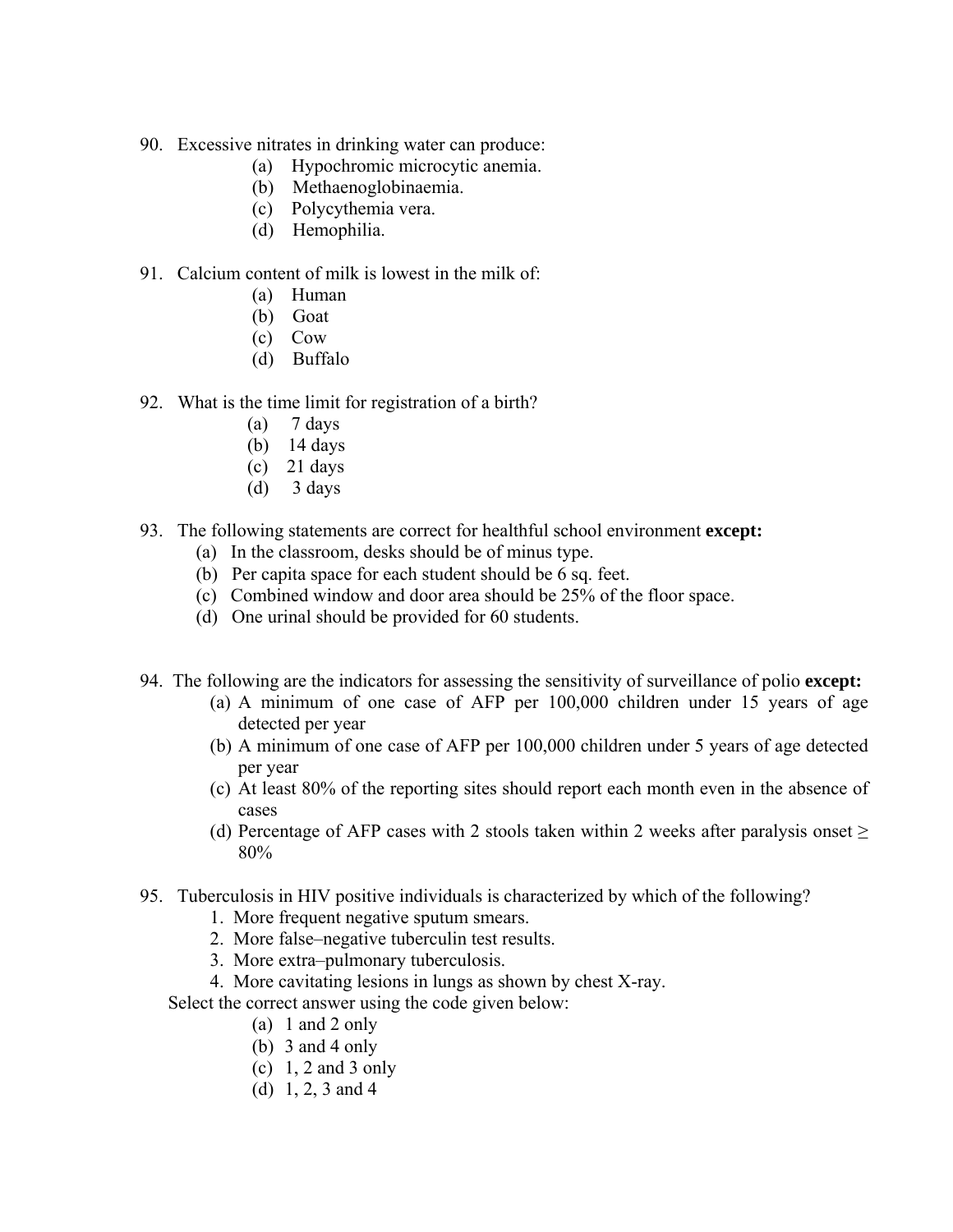- 96. Consider the following features of cholera:
	- 1. Onset with purging.
	- 2. No nausea or retching.
	- 3. No tenesmus.
	- 4. Leukocytosis.

Which of the above features of cholera differentiate it from food poisoning?

- (a) 1, 2 and 3
- (b) 2, 3 and 4
- (c) 1, 2 and 4
- (d) 1, 2, 3 and 4
- 97. What is the most important test to assess the prevalence of tuberculosis infection in a community?
	- (a) Mass miniature radiography
	- (b) Tuberculin test
	- (c) Sputum examination of AFB
	- (d) Clinical examination
- 98. With which one of the following respiratory lesions is smoking **not** associated?
	- (a) Chronic bronchitis
	- (b) Emphysema
	- (c) Sarcoidosis
	- (d) Lung carcinoma
- 99. In a normal curve, the area between one standard deviation on either side of the mean will include:
	- (a) Less than 50% of the values
	- (b) Approximately 68% of the values
	- (c)  $70 85\%$  of the values
	- (d) 95% of the values
- 100. Match List I with List II and select the correct answer using the code given below the lists:

*List I (Health education methods) List II (Characteristics)* 

- 
- 
- 
- 

#### **Code**:

|                       | A B C D               |                             |
|-----------------------|-----------------------|-----------------------------|
|                       |                       | (a) $A/3$ $B/4$ $C/2$ $D/1$ |
|                       | (b) $A/3$ $B/2$ $C/4$ | D/1                         |
| (c) $A/1$ $B/2$ $C/4$ |                       | D/3                         |
| (d) $A/1$ $B/4$ $C/2$ |                       | D/3                         |

- A. Symposium 1. Situation is dramatized
- B. Panel discussion 2. Arriving at a plan of action to solve the problem
- C. Work-shop. 3. Series of speeches on a selected subject<br>D. Role-play. 4. Discussion among the speakers
	- 4. Discussion among the speakers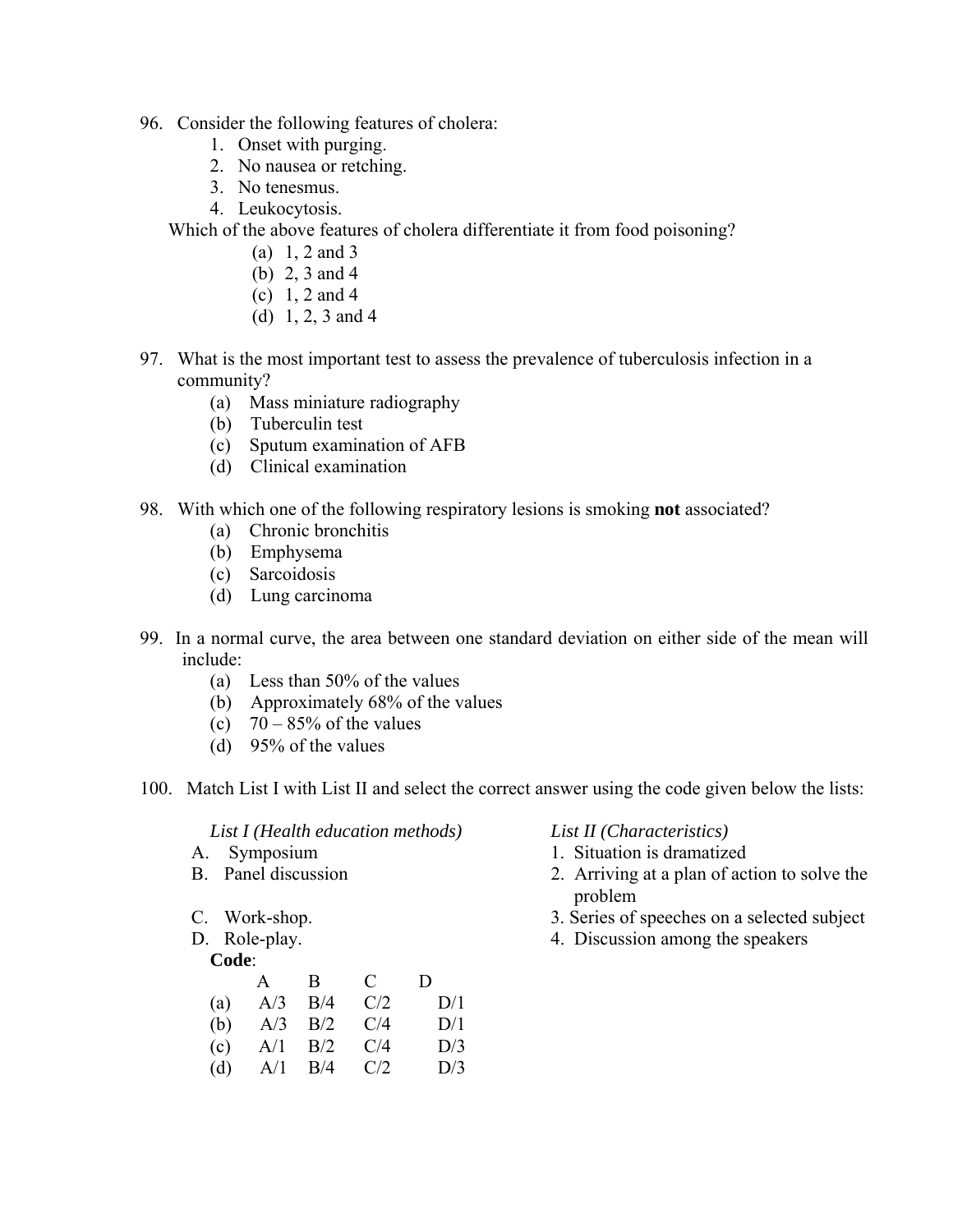Which of the following insecticides is **not** used as a larvicide?

- (a) Abate
- (b) Paris green
- (c) Fenthion
- (d) Dichlorvos
- 102. An outbreak of Viral Hepatitis was reported from a town between June and August of a particular year. 60% of cases occurred in July. Exposure of the community to infection is from:
	- (a) A single source for a short period.
	- (b) A common single source for prolonged periods
	- (c) Multiple sources for a short period
	- (d) Multiple sources over prolonged periods
- 103. A rapid mass screening method that can be used by a paramedical worker for detecting malnutrition in pre-school (age: 1 to 5 years) children is:
	- (a) Weight for age
	- (b) Height for age
	- (c) Mid–arm circumference
	- (d) Weight for height
- 104. Among the following which one is the most important determinant of infant mortality?
	- (a) Birth weight
	- (b) Age of the mother
	- (c) Order of birth
	- (d) Interval between births
- 105. Which one of the following indicators is **not** included in Millennium Development Goals?
	- (a) Maternal mortality ratio
	- (b) Under five mortality rate
	- (c) Malaria death rate per 100,000 children  $(0 4$  years of age)
	- (d) T.B. death rate per  $100,000$  children  $(0 4$  years of age)
- 106. Severity of a disease is measured by:
	- (a) Relative risk
	- (b) Attributable risk
	- (c) Incidence rate
	- (d) Case fatality rate
- 107. 'Spot map' in epidemiological studies refer to variation in the distribution of a disease at:
	- (a) International level
	- (b) National level
	- (c) Rural urban level
	- (d) Local level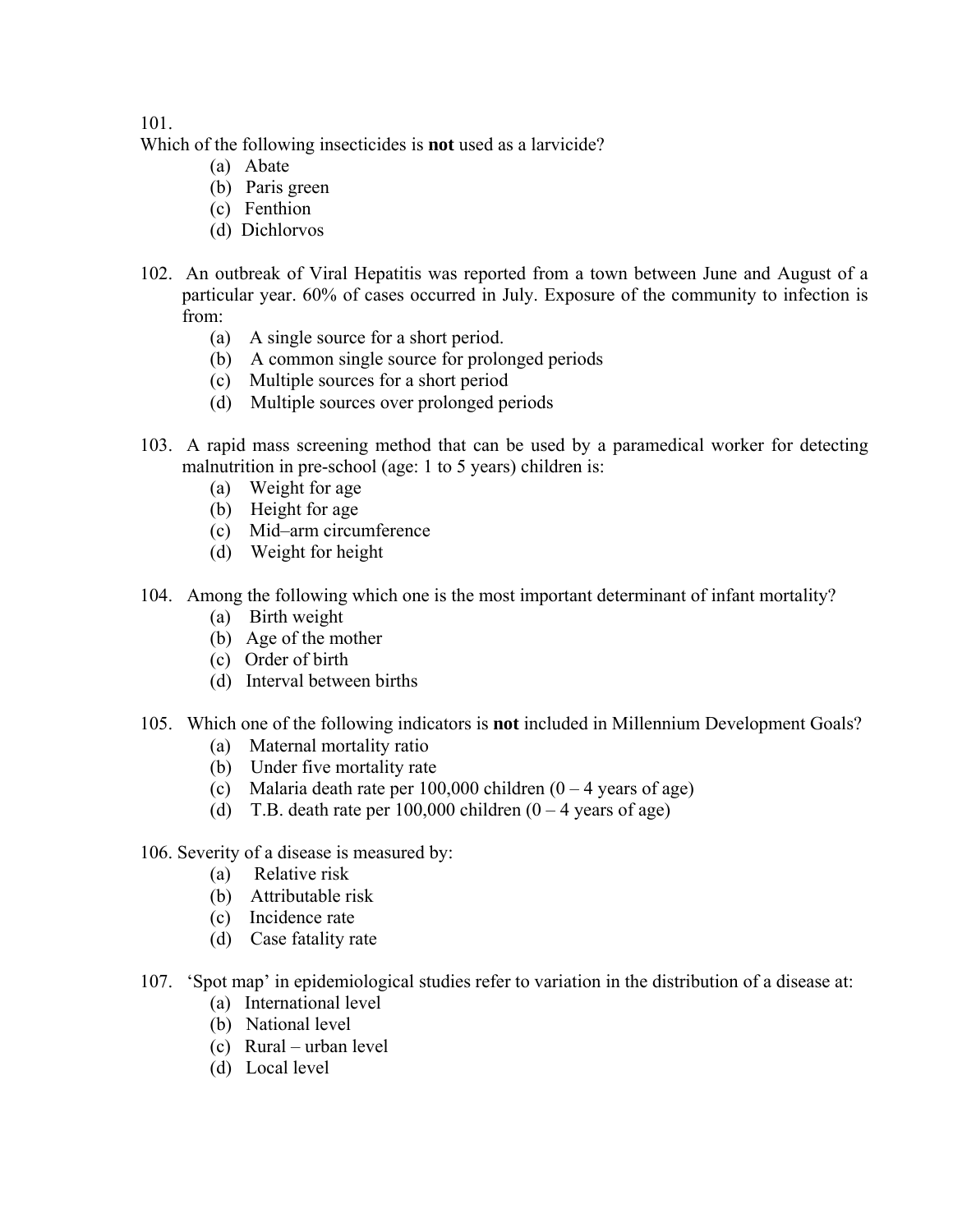108. Which of the following is an example of 'live attenuated vaccine'?

- (a) D.P.T.
- (b) B.C.G.
- (c) Hepatitis 'B'
- (d) Typhoid (TAB)
- 109. Specificity of a test is  $=$ 
	- (a) (True positives X 100) / (True positives + False negatives) %
	- (b) (True negatives X 100) / (True negatives + False positives) %
	- (c) (True negatives X 100) / (True positives + True negatives)  $\%$
	- (d) (True positives X 100) / (True negatives + False positives) %

110. With reference to historical cohort study, which of the following statements is **not** correct?

- (a) Outcomes have occurred before the start of the investigation.
- (b) Experience of cohort is assessed from existing records.
- (c) Duration of study is shorter as compared to current cohort study.
- (d) Control subjects are selected from the current population without exposure.
- 111. Which of the following are the features of Rubella?
	- 1. Rashes appear within 24 hours of onset of symptoms
	- 2. Incubation period is  $2 3$  weeks
	- 3. False membrane is formed in throat
	- 4. Post auricular lymph nodes enlarge

Select the correct answer using the code given below:

- (a) 1, 2 and 4
- (b) 2 and 3 only
- (c) 1, 2 and 3
- (d)  $2$  and  $4$  only
- 112. Iodine can be used for the disinfection of which of the following?
	- 1. Water
	- 2. Faeces
	- 3. Urine
	- 4. Skin

Select the correct answer using the code given below:

- $(a)$  1 only
- (b) 1 and 4 only
- (c) 1, 3 and 4
- (d) 1, 2 and 3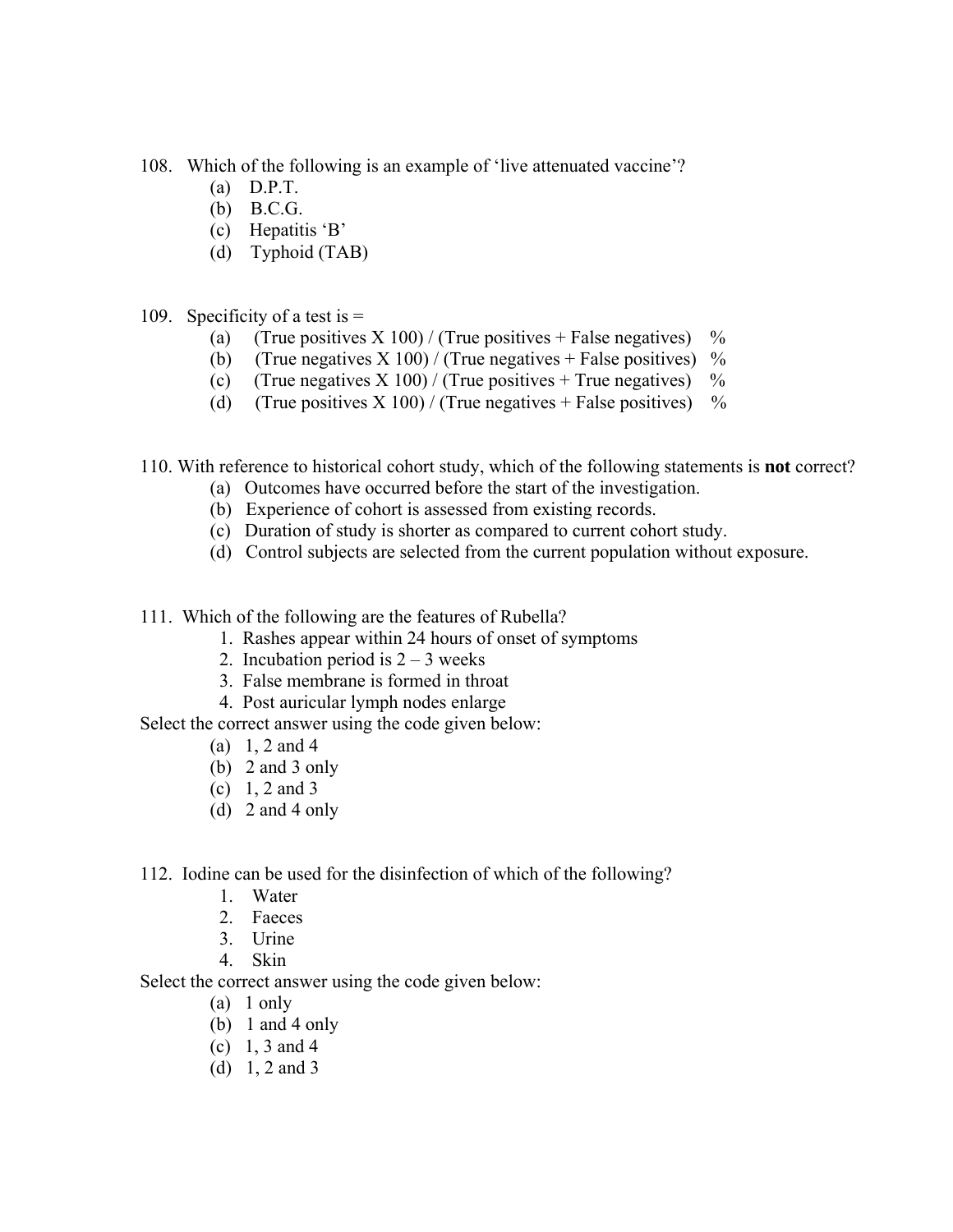113. Consider the following:

- 1. Standard deviation
- 2. Range
- 3. Mode
- 4. Median

Among the above, which is/are the measure/measures of dispersion?

- (a) 1, 2, 3 and 4
- (b) 1 only
- (c) 1 and 2 only
- (d) 3 and 4 only
- 114. Which of the following diseases has man as an incidental host with 'Pig  $\rightarrow$  Mosquito  $\rightarrow$  Pig' as the basic cycle of transmission?
	- (a) Japanese encephalitis
	- (b) Chikungunya
	- (c) Handigodu syndrome
	- (d) Kyasanur forest disease
	- 115. A screening programme for school children was undertaken with the following results:
		- 1. 30% boys and 60% girls were found to be anemic
		- 2. 50% children had history of passing worms in stool
		- 3. 10% children had poor vision
		- 4. 5% children had enlarged tonsils
		- In this context, which of the following is **not** an appropriate follow up activity?
			- (a) Providing iron supplementation to all children
			- (b) Administering mass deworming medication to all children
			- (c) Referring those children with enlarged tonsils for surgery
			- (d) Prescribing corrective spectacles to children with poor vision
	- 116. Sullivan's index is an indicator of:
		- (a) Mortality
		- (b) Morbidity
		- (c) Disability
		- (d) Health care delivery
	- 117. Which one of the following mosquitoes is responsible for transmitting Japanese encephalitis?
		- (a) *Culex tritaeniorhynchus*
		- (b) *Anopheles stephensi*
		- (c) *Aedes egypti*
		- (d) *Mansonoides*